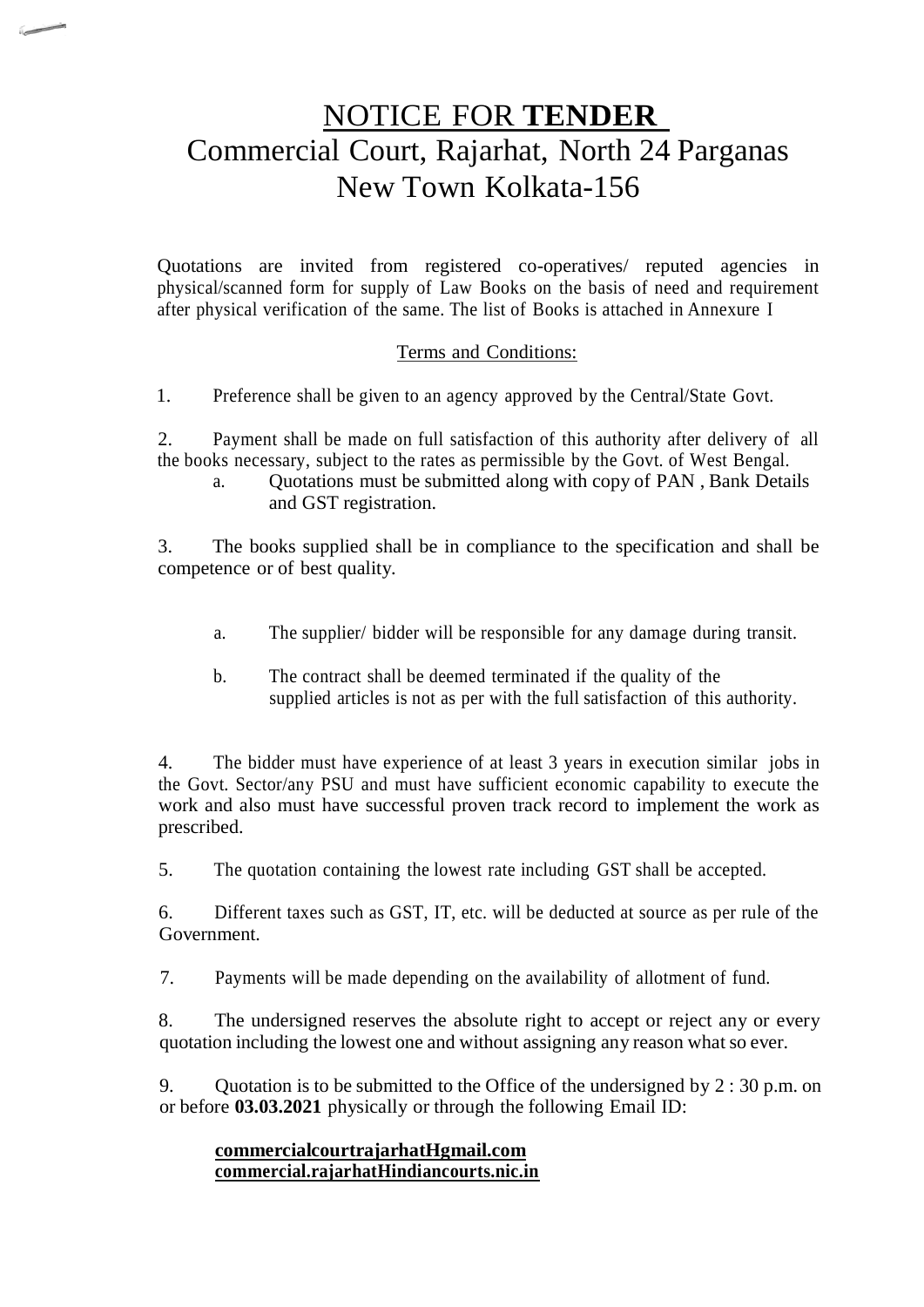#### Scope of Work

1. Supplying of Law Books.

2. Recycled/ refilled items will not be accepted.

3. Delivery of Law Books at Commercial Court, Rajarhat.

Sd/-

Date: 15/02/2022

Judge, Commercial Court at Rajarhat

No. CC/R/2022/ 36 (06)

Dated: 15.02.2022

Copy forwarded with a request to kindly publish this order in the concerned websites and also the notice boards of the concerned offices to:-

- 1. The Ld. Registrar, Commercial Court Division, High Court at Calcutta,
- 2. The Ld. District Judge, North 24 Parganas, Barasat, 3. Treasury officer . Bidhannagar.
- Treasury officer, Bidhannagar,
- 4. The District Magistrate, North 24 Parganas, Barasat.
- S. Notice Board.
- 6. Office Copy.

Sd/-

#### Judge, **Commercial Court at Rajarhat**